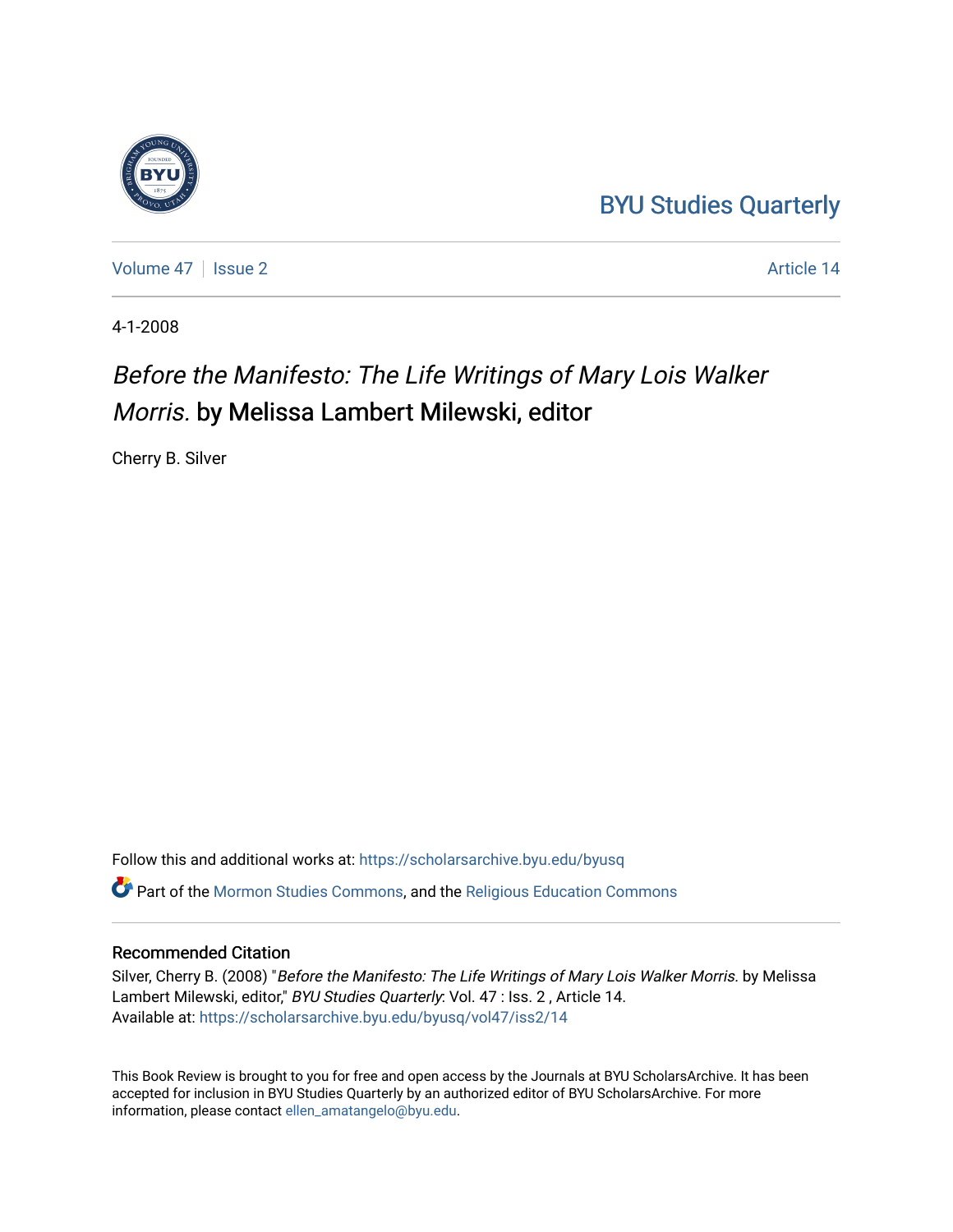Melissa Lambert Milewski, editor. *Before the Manifesto: The Life Writings of Mary Lois Walker Morris.* Logan, Utah: Utah State University Press, 2007

Reviewed by Cherry B. Silver

In Before the Manifesto, readers will be drawn into the late nineteenth-<br>century world of Mary Lois Walker Morris (1835–1919) by a happy n *Before the Manifesto,* readers will be drawn into the late nineteenthblend of memoir and diaries, introduced by a capable documentary editor, Melissa Lambert Milewski. *Before the Manifesto* contains the multifaceted record of a Salt Lake City poet, plural wife, and Church worker, who writes about her life with passion, faith, and keen insights in a time of religious tension and social expansion.

Mary Lois Walker emigrated from England with her parents after the family joined The Church of Jesus Christ of Latter-day Saints. At age seventeen, in St. Louis, Missouri, she married the young Welsh artist John Thomas Morris. Despite their devotion to each other, the marriage ended tragically in 1855 with the death of their son followed by John's demise from tuberculosis in Cedar City, Utah. On his deathbed, John, invoking the principle of levirate marriage, asked his older brother Elias to marry Mary Lois and rear up children to him. Brigham Young "approved the arrangement and set the date for the marriage in a year's time." Elias and Mary Lois were accompanied on their journey to the Endowment House in Salt Lake City by his first wife, Mary Parry, and two children. Mary Lois was sealed "for time" to Elias and "for eternity" to John (8–9, 11).

Together Mary Lois Walker and Elias Morris had eight children born between 1859 and 1882 with five surviving to adulthood. Their descendants became outstanding Church and community leaders: their son Nephi Lowell served as Salt Lake stake president and businessman, another son, George Quayle, served as an Apostle (1954–62), and their granddaughter Adele Cannon Howells served as the general president of the Primary (1943–51).

Mary Lois Walker Morris began writing diaries in a series of daybooks on January 1, 1879, and continued for forty years. She stopped writing just six months before her death. From these accounts, editor Melissa Lambert

## Published by BYU ScholarsArchive, 2008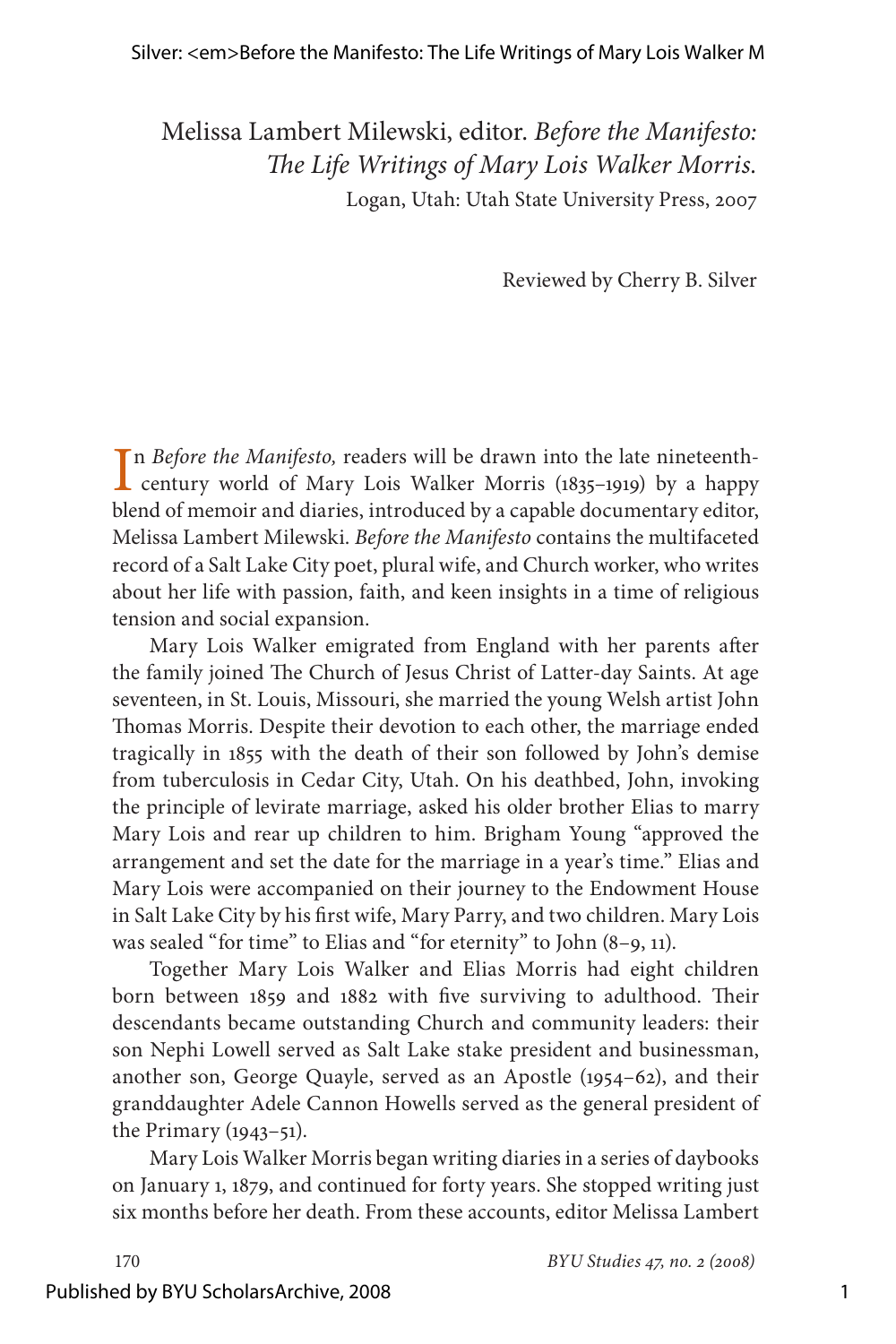Milewski selects passages written between 1879 and 1887 that are "among the most dramatic and significant in her life" (ix). Mary Lois and her husband lived together every other week until 1885 when prosecution against polygamy prompted their separation. The diaries convey her feelings as a plural wife going into hiding in 1885 and again in 1886. When Elias Morris was arrested and later tried in 1887, "she publicly denied their marriage" (ix). Charged with unlawful cohabitation with her between May 1, 1883, and December 31, 1885, Elias asked Mary Lois to testify that they had not lived together since 1882. She so testified, and he was acquitted. Thereafter they maintained separate residences.

An epilogue included in this volume covers another dramatic event. Mary Lois's youngest daughter, Kate Morris, married her sister's husband, George M. Cannon, in 1901, a decade after the Manifesto supposedly put an end to authorized Church plural marriages. Mary Lois stayed with Kate from 1902 to 1905 among the Mormon families in Colonia Juárez and seized the chance to study at the Juárez Academy. After the birth and death—of Kate's twins, Mary Lois's son George brought her and Kate back. Mary Lois lived in Salt Lake City, and Kate returned to exile in Preston, Idaho.

What do these selections from her diary and life sketch, along with Milewski's perceptive introductory essay, contribute to our understanding of religious practices and women's history? Milewski is wise to cover contemporary concerns—particularly those of race, class, and gender. The diaries include entries that tell us people of color—African Americans in slavery, Native Americans, and Mexican nationals—"occasionally penetrated her awareness" (30). The editor summarizes these entries in her introduction (30–31). Milewski also contrasts social levels in Salt Lake City. On the timeline of Salt Lake's development as a city, many began in poverty but rose through merit. The Morrises were such. Mary Lois helped support the family while Elias was in Wales on a mission (1865–69) and as his early business ventures underwent hard times. Milewski quotes text from Mary Lois's 1878 millinery advertisement in the *Woman's Exponent*  (26). We learn from her autobiography that after the couple's separation, she continued to live in the house Elias Morris built for her and drew an allowance from the Morris businesses.<sup>1</sup> For ready cash, she took in female college students as boarders, sold a little milk from their cow, and took help from her son George's paycheck to support Kate's university education and Nephi's mission.2 She creatively fulfilled her positions in the Church and maintained her artistic bent through sewing, writing poetry, reading, and home entertainments.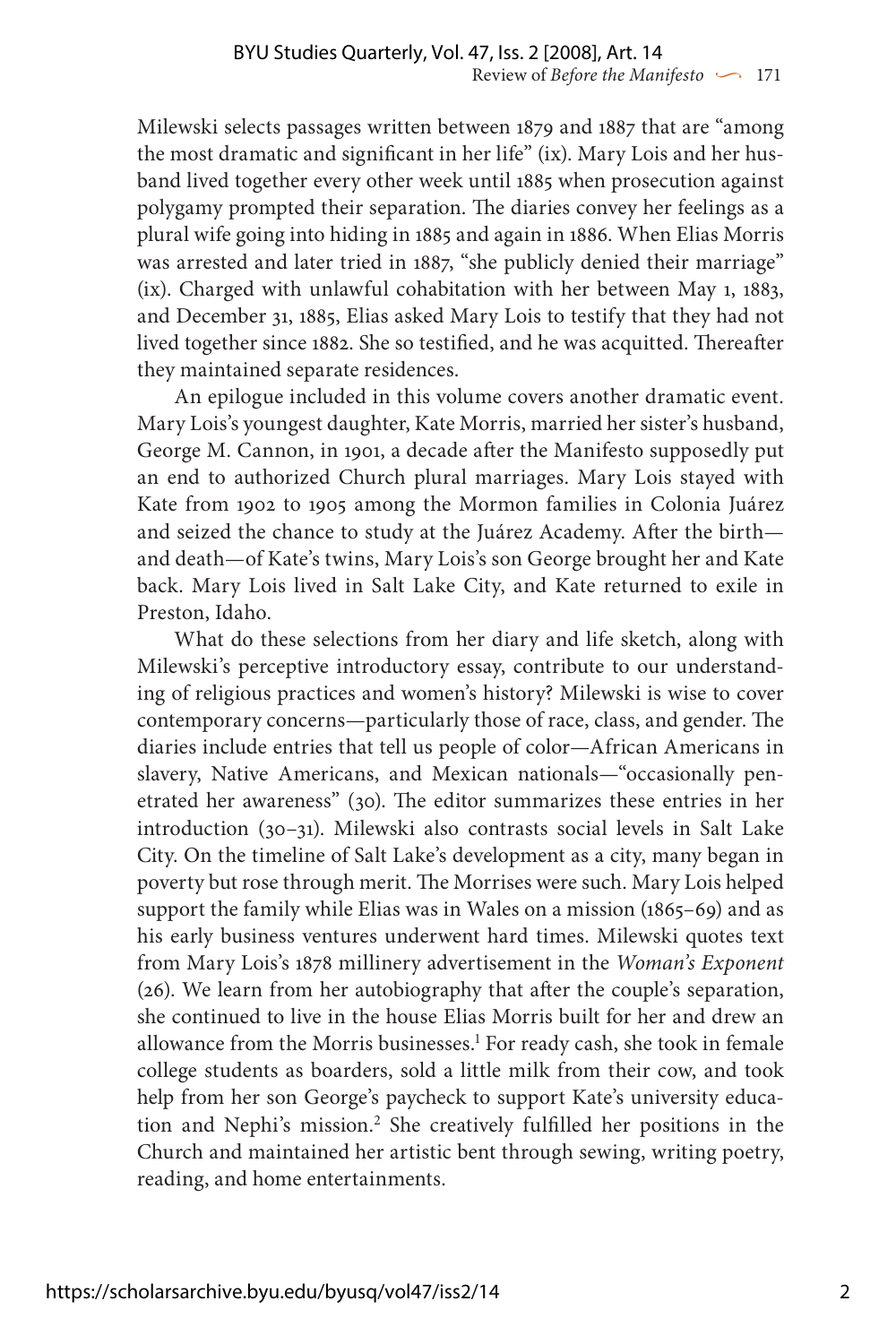$172 \sim BVU$  Studies Silver: <em>Before the Manifesto: The Life Writings of Mary Lois Walker M

For many readers, the drama of Mary Lois's two family-related events becoming a second wife to her husband's brother and lying to defend him from imprisonment for polygamy—centers the interest of the book within the field of gender studies. Morris's life sketch includes contradictory responses to plural marriage. First is her despair at the time of being sealed to Elias Morris in 1856. The young Mary Lois expressed intense sympathy for the first wife Mary Parry as well as personal dread:

So I kneeled on the altar in God's Holy House with the deepest dread in my heart that I had ever known. No physical strength could have drawn me there, had I consulted my own feelings. But God required it. I sensed keenly that it was no[t] my happiness alone that was sacrificed, but it was marring the happiness of others, which rendered the cup doubly bitter. I knew that nothing that I could do would remove the sting that comes to the heart of a first wife when her husband enters into the order of Plural Marriage. (124)

By Elias Morris's death in 1898, she saw him as her "benefactor," deserving of high respect, but almost a stranger (42). Furthermore, in her older years, she strongly encouraged Kate to enter into plural marriage. Addressing her older children, she wrote:

Some time previous to this, your sister Kate had decided to keep one of the laws of God which the world, with the enemy of souls at the bottom of it, has been fighting for the last seventy years.

And I will here bear this testimony, if I never bear it again, that God has sent to earth through this principle, some of the noblest spirits that ever left their Father's courts above. And so much faith have I in this Celestial order of marriage that I would go to the ends of the earth to sustain it, although I am verging onto my seventy-seventh year. The way is thorny and the path is steep. I have trodden it before them, and I hope that my children will have the courage and integrity to walk therein. I know such a path is "the refiner's fire and the fuller's soap." So we will leave our little Kate in the crucible and I know that God will stand by her if she trusts in him. $3$ 

Milewski expands the story by relating the negative reactions of sons Nephi and George to Kate's marriage along with hints that Mary Lois Morris herself encouraged Kate to become a polygamist wife (46). The editor uncovers older sister Addie's unhappy and even desperate response as reported in a descendant interview:

Despite the LDS church's official announcement ending polygamy in 1890, Addie's husband, George M. Cannon, married two plural wives in 1901, one of whom was Kate.<sup>4</sup> According to family lore, Addie did not learn about her husband's plural marriages until after the weddings and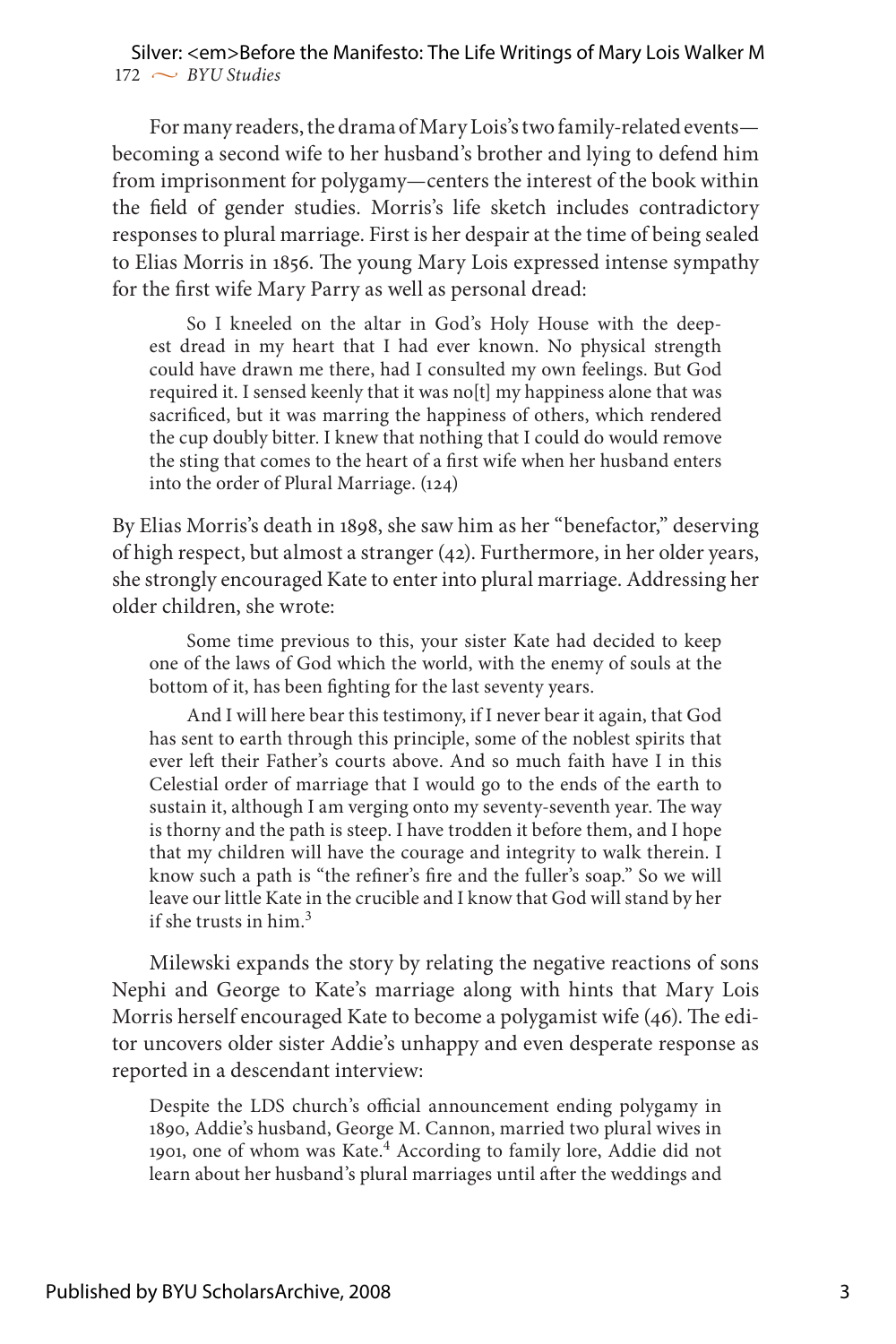was so upset "when she found out that he had married her sister she tore her hair out by the roots. She was just horrified."5

Not just events but intense emotions emerge from these reports.

What is omitted in this volume? Sections of Morris's "Autobiography" covering the 1890s and events after 1905 are not published, understandably, because the book already numbers 574 pages, but regrettably, too, because we lose her fuller accounts of family and social life by focusing on material before the Manifesto of 1890*.* In the typescript "Autobiography," one also finds detailed descriptions of the funeral festivities for her husband Elias, how she took in boarders and managed the family cow, illnesses and healings, the missions and marriages of her mature sons Nephi and George, the birth of grandchildren, and praise of her son Nephi's house décor. All the descriptions are eminently readable and round out the picture of turn-of-the-century Mormon society. In unpublished sections, Mary Lois alludes to the economic contrasts between her two daughters married to George M. Cannon: there was the first wife, Addie, living comfortably in an attractive house in Forest Dale, and the second wife, Kate, with her little daughter, fighting dust and floods in Mexico, meeting crises of health in rented quarters in Preston, Idaho, or by 1907 tucked inconspicuously into her brother's house in Salt Lake City.

I also regret that the published selections do not cover the expansive feminine social scene in Salt Lake City. A scan of the Emmeline B. Wells diaries, for instance, reveals Mary Lois Morris's participation in the club movement beginning in the 1890s, where she was a presenter and officer in the Reapers' Club. As program chair in 1902, Mary Lois went to Wells, the group's founder, to clear a topic she proposed on religious studies, since Wells was "the mother and founder of the Club."6 Also omitted is Mary Lois's contribution as counselor to Camilla Cobb in the Salt Lake Stake Primary Association during years of expansion of the kindergarten movement. These Primary leaders rallied around her when she was widowed in 1898.7

If space had permitted, more characters could be indexed or included in the biographical register. When I recommended this volume to descendents of Gladys and Joseph C. Bentley for the excellent accounts of the Bentleys' kindness to Kate and Mary Lois Morris in Colonia Juárez, I had to flip through the epilogue page by page to locate characters not in the index.

Nonetheless, this volume is a worthy addition to the Utah State University series. Its value lies in the alertness and acumen of the diarist, the intensity of the issues covered, and the skillful interpretations of the editor.